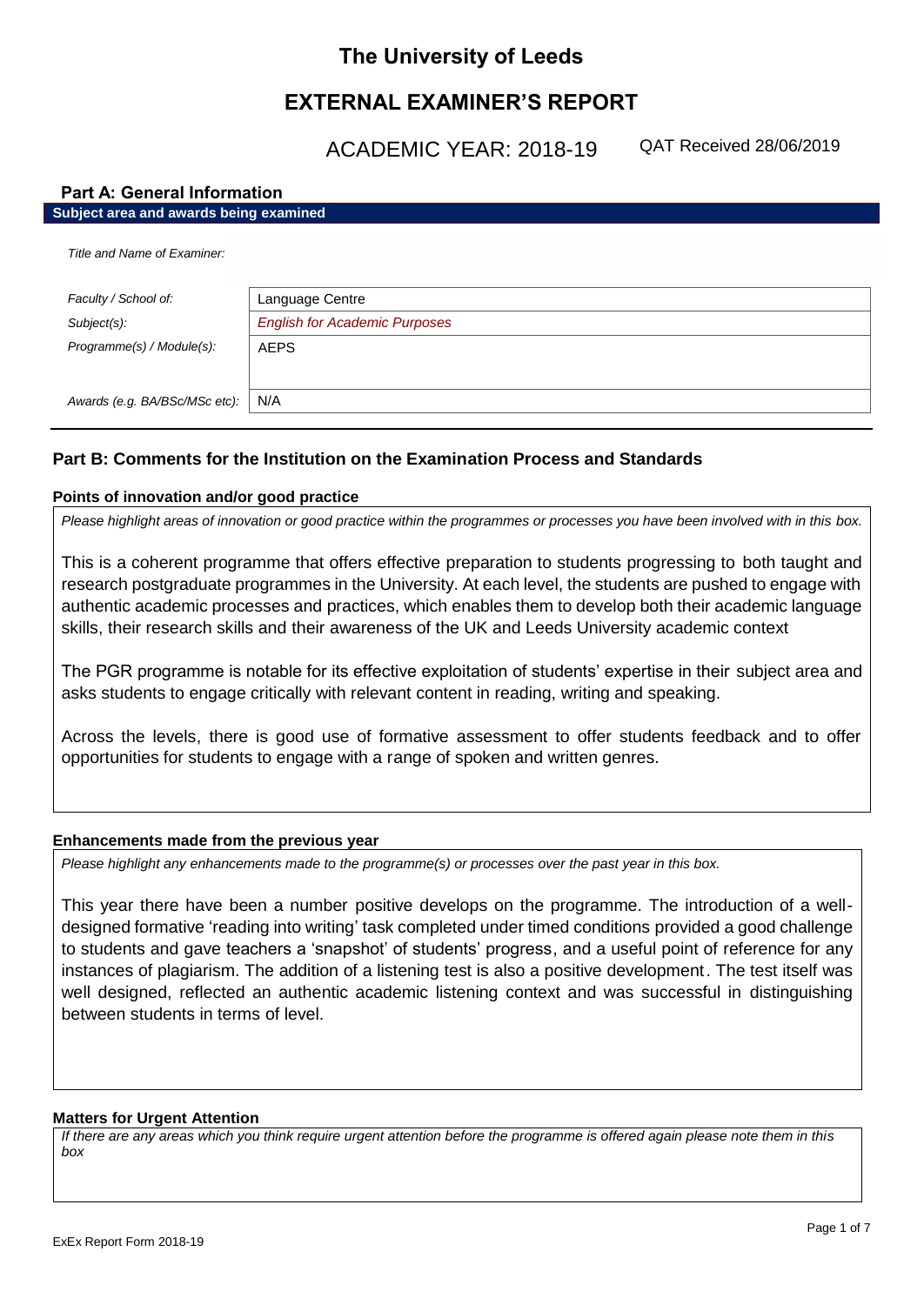# *For Examiners in the first year of appointment only*

|    | Were you provided with an External Examiner Handbook?                                                         | Y/N |
|----|---------------------------------------------------------------------------------------------------------------|-----|
| z. | Were you provided with copies of previous External Examiners' reports and the School's<br>responses to these? | Y/N |
|    | Were you provided with a External Examiner Mentor?                                                            | Y/N |

# *For Examiners completing their term of appointment only*

| -4. | Have you observed improvements in the programme(s) over the period of your appointment?            | Y/N  |
|-----|----------------------------------------------------------------------------------------------------|------|
| 5.  | Has the school responded to comments and recommendations you have made?                            | Y/N  |
| -6. | Where recommendations have not been implemented, did the school provide clear reasons for<br>this? | Y/N  |
|     | Have you acted as an External Examiner Mentor?                                                     | Y /N |

*Please comment on your experience of the programme(s) over the period of your appointment, remarking in particular on changes from year to year and the progressive development and enhancement of the learning and teaching provision, on standards achieved, on marking and assessment and the procedures of the School*

### **Standards**

| 8.                                                                                                                                                                                                                                                                                                                                                                                                                                                                                                                                                                                                                                                                                                                                                                                   | Is the overall programme structure coherent and appropriate for the level of study?                | Y/N              |  |
|--------------------------------------------------------------------------------------------------------------------------------------------------------------------------------------------------------------------------------------------------------------------------------------------------------------------------------------------------------------------------------------------------------------------------------------------------------------------------------------------------------------------------------------------------------------------------------------------------------------------------------------------------------------------------------------------------------------------------------------------------------------------------------------|----------------------------------------------------------------------------------------------------|------------------|--|
| 9.                                                                                                                                                                                                                                                                                                                                                                                                                                                                                                                                                                                                                                                                                                                                                                                   | Does the programme structure allow the programme aims and intended learning outcomes to be<br>met? | Y/N              |  |
| 10.                                                                                                                                                                                                                                                                                                                                                                                                                                                                                                                                                                                                                                                                                                                                                                                  | Are the programme aims and intended learning outcomes commensurate with the level of award?        | Y/N              |  |
| 11.                                                                                                                                                                                                                                                                                                                                                                                                                                                                                                                                                                                                                                                                                                                                                                                  | Did the Aims and ILOs meet the expectations of the national subject benchmark (where relevant)?    | $\overline{Y/N}$ |  |
| 12.                                                                                                                                                                                                                                                                                                                                                                                                                                                                                                                                                                                                                                                                                                                                                                                  | Is the programme(s) comparable with similar programmes at other institutions?                      | $\overline{Y/N}$ |  |
| Please use this box to explain your overall impression of the programme structure, design, aims and intended<br>learning outcomes.<br>The structure and aims of the programme are comparable with similar programmes at my own institution,<br>. As is appropriate for a programme that prepares students for postgraduate study, the course offers a<br>strong focus on developing autonomy and research skills.                                                                                                                                                                                                                                                                                                                                                                    |                                                                                                    |                  |  |
| 13.                                                                                                                                                                                                                                                                                                                                                                                                                                                                                                                                                                                                                                                                                                                                                                                  | Is the influence of research on the curriculum and learning and teaching clear?                    | Y/N              |  |
| Please explain how this is/could be achieved (examples might include: curriculum design informed by current research<br>in the subject; practice informed by research; students undertaking research)                                                                                                                                                                                                                                                                                                                                                                                                                                                                                                                                                                                |                                                                                                    |                  |  |
| The programme and assessments are clearly informed by understanding of EAP scholarship and<br>research. All levels (1, 2, 3 and 4) ground their materials and themes in the University context. Students in<br>level 3 are required to write an essay that considers how a particular theme (e.g. 'risk') can be understood<br>in their discipline. Although challenging, this is a creative approach to ensuring that students in mixed<br>discipline groups are able to engage meaningfully with language and ideas in their field.<br>The assessments offered to students in level 4 (PGR) give them the opportunity to engage with language,<br>literature and ideas in their particular discipline, which offers excellent preparation for their future<br>academic programmes. |                                                                                                    |                  |  |
| 14.                                                                                                                                                                                                                                                                                                                                                                                                                                                                                                                                                                                                                                                                                                                                                                                  | Does the programme form part of an Integrated PhD?                                                 | Y/N              |  |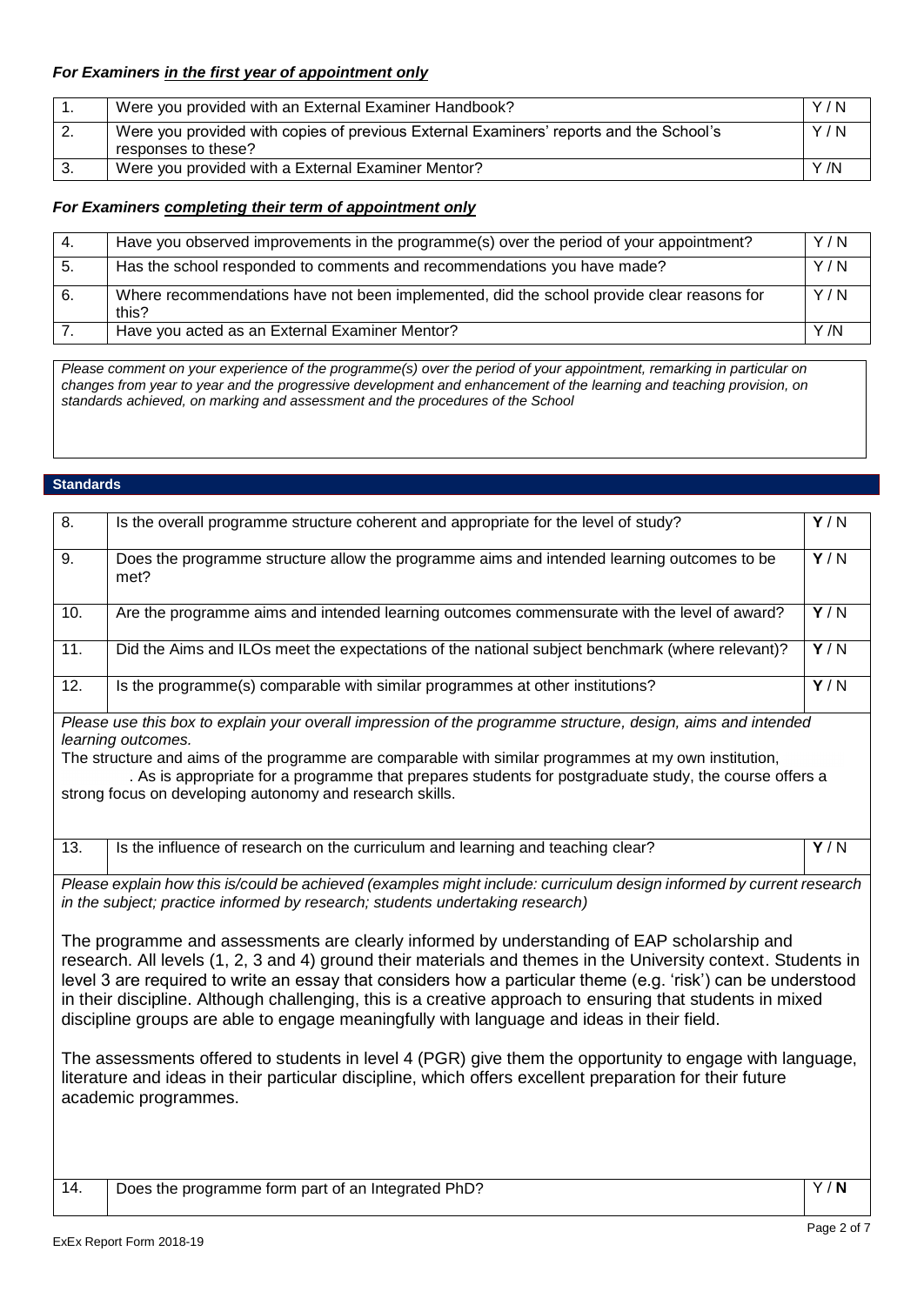|     | Please comment on the appropriateness of the programme as training for a PhD:                |     |
|-----|----------------------------------------------------------------------------------------------|-----|
| 15. | Does the programme include clinical practice components?                                     | Y/N |
|     | Please comment on the learning and assessment of practice components of the curriculum here: |     |
| 16. | Is the programme accredited by a Professional or Statutory Regulatory Body (PSRB)?           | Y/N |
|     | Please comment on the value of, and the programme's ability to meet, PSRB requirements here: |     |

### **Assessment and Feedback**

|  | Does the programme design clearly align intended learning outcomes with assessment? | Y/N |
|--|-------------------------------------------------------------------------------------|-----|
|--|-------------------------------------------------------------------------------------|-----|

*Please comment on the assessment methods and the appropriateness of these to the ILOs, in particular: the design and structure of the assessment methods, and the arrangements for the marking of modules and the classification of awards; the quality of teaching, learning and assessment methods that may be indicated by student performance.*

Overall, the range of assessment methods used on the programme are appropriate and produce work that demonstrates clear understanding of academic language and academic conventions. Marking is in line with the assessment criteria with clear evidence that appropriate processes have been followed.

I have made comments about the need for a more focus on academic reading in my previous reports, and although there is now more reading included in earlier levels, it could be argued that assessment of reading is still somewhat limited. Overall, the course has a clear focus on reading skills, and the essays required in level 3 certainly require significant research and reading. However, as the teachers have not read the texts students are accessing, they have limited ability to assess how effectively students are able to engage with the content or to gauge the success of their reading strategies. These are vital skills for successful postgraduate study, and it may be useful to consider how assessment tasks could be adapted to make explicit assessment of this possible.

In addition, given the current UKVI requirement that all students who come in below B2 must demonstrate they have achieved B2 in the four skills (reading, writing, listening and speaking), a change in approach may be unavoidable to ensure the programme remains compliant.

With this in mind, I wonder if the adapting the formative timed writing task into a summative assessment could be effective approach to assessing reading more directly? Alternatively, a more 'closed' research essay task that required students to use specific texts could be an option.

It should be noted that the level 4 PGR course has a writing task that requires students to consider two articles from their field as a starting point; this does enable the teacher to gather more information about their ability to engage with reading and therefore assess their proficiency.

Something the team might also want to consider is de-coupling the presentation assessment task from the research essay. Asking students to present their essays can result in presentations where students essentially read aloud their work. Perhaps providing a different topic, (maybe something reflective?) would allow more focus on presentation skills and encourage more varied, interesting work.

Finally, I had some useful discussion with the team about the 'open' nature of their assignment questions (e.g. "What does risk mean in your discipline?"). Although there are real benefits to this approach as I mentioned above, it is also the case that such questions are very challenging to students and require real skill from the teacher. These sorts of questions are also vulnerable to contract cheating (although the drafting process and the close relationship between students and teachers makes this unlikely on this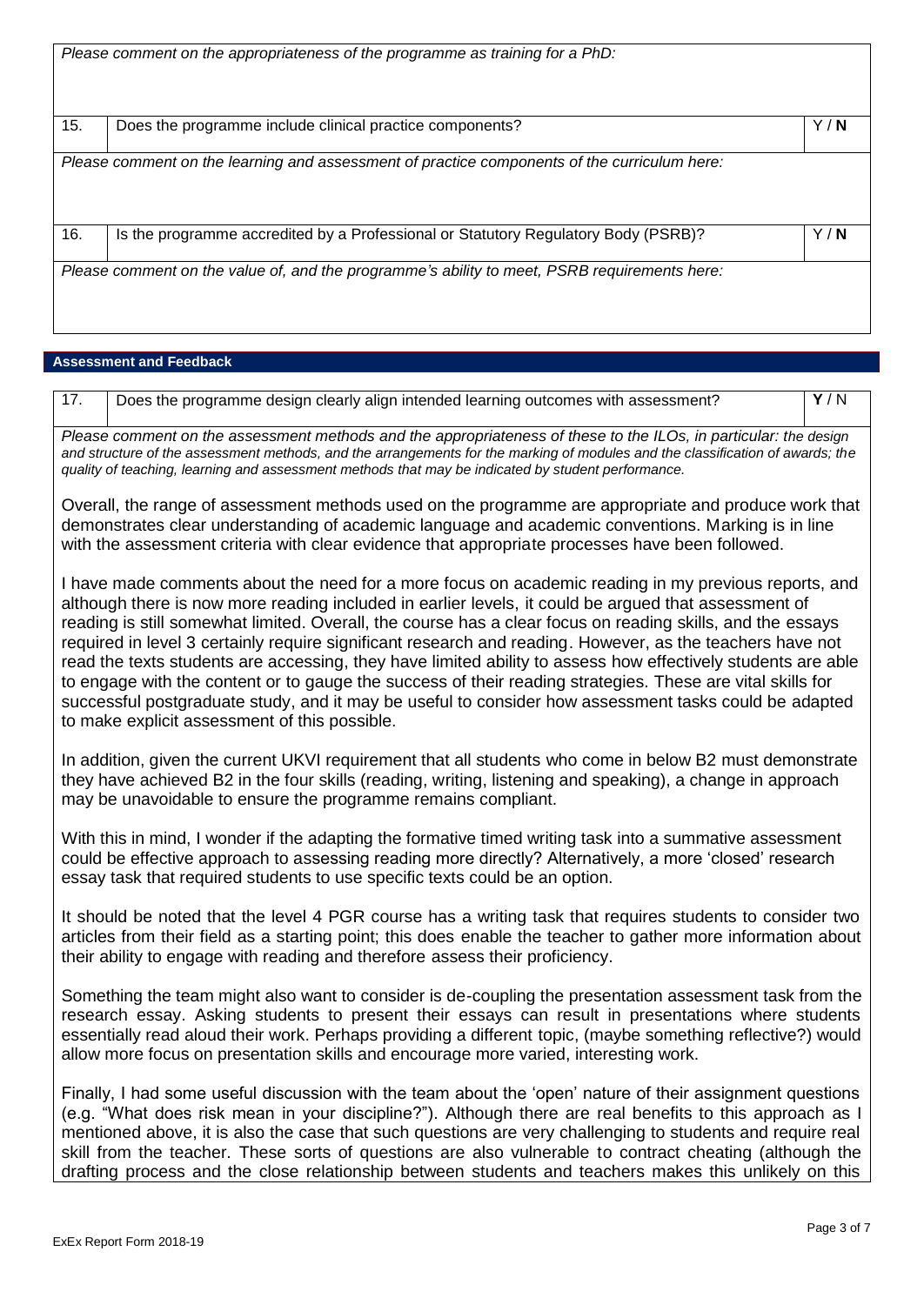course). As student and teacher numbers increase, it is interesting to consider if such an approach can be maintained, or if a more 'scaffolded' task may be required.

| 18. | Is the design and structure of the assessment methods appropriate to the level of award?                                           | Y/N |
|-----|------------------------------------------------------------------------------------------------------------------------------------|-----|
| 19. | Were students given adequate opportunity to demonstrate their achievement of the programme<br>aims and intended learning outcomes? | Y/N |

*Please comment on the academic standards demonstrated by the students and, where possible, their performance in relation to students on comparable courses; the strengths and weaknesses of the students as a cohort:*

The students generally performed well, with students at the top end of the scale producing academic writing that suggests they would cope very well on Postgraduate programmes. In particular, there was lots of evidence of detailed, effective instruction in academic writing and presentation giving. Even students at the lower end of the mark scale demonstrated an awareness of academic style, structure and conventions that indicates the programme is offering effective preparation

*Please use this box to provide any additional comments you would like to make in relation to assessment and feedback:*

## **The Progression and Awards Process**

| $\overline{20}$ . | Were you provided with guidance relating to the External Examiner's role, powers and<br>responsibilities in the examination process?     | Y/N              |
|-------------------|------------------------------------------------------------------------------------------------------------------------------------------|------------------|
| 21.               | Was the progression and award guidance provided sufficient for you to act effectively as an<br><b>External Examiner?</b>                 | Y/N              |
| 22.               | Did you receive appropriate programme documentation for your area(s) of responsibility?                                                  | Y/N              |
| 23.               | Did you receive appropriate module documentation for your area(s) of responsibility?                                                     | Y/N              |
| 24.               | Did you receive full details of marking criteria applicable to your area(s) of responsibility?                                           | Y/N              |
| 25.               | Were you provided with all draft examination papers/assessments?                                                                         | Y/N              |
| 26.               | Was the nature and level of the assessment questions appropriate?                                                                        | Y/N              |
| 27.               | Were suitable arrangements made to consider your comments on assessment questions?                                                       | $\sqrt{N}$       |
| 28.               | Was sufficient assessed work made available to enable you to have confidence in your evaluation<br>of the standard of student work?      | $\overline{Y/N}$ |
| 29.               | Were the examination scripts clearly marked/annotated?                                                                                   | Y/N              |
| $\overline{30}$ . | Was the choice of subjects for final year projects and/or dissertations appropriate?                                                     | Y/N              |
| 31.               | Was the method and standard of assessment appropriate for the final year projects and/or<br>dissertations?                               | $\overline{Y/N}$ |
| 32.               | Were the administrative arrangements satisfactory for the whole process, including the operation of<br>the Progression and Awards Board? | Y/N              |
| 33.               | Were you able to attend the Progression and Awards Board meeting?                                                                        | Y/N              |
| 34.               | Were you satisfied with the recommendations of the Progression and Awards Board?                                                         | Y/N              |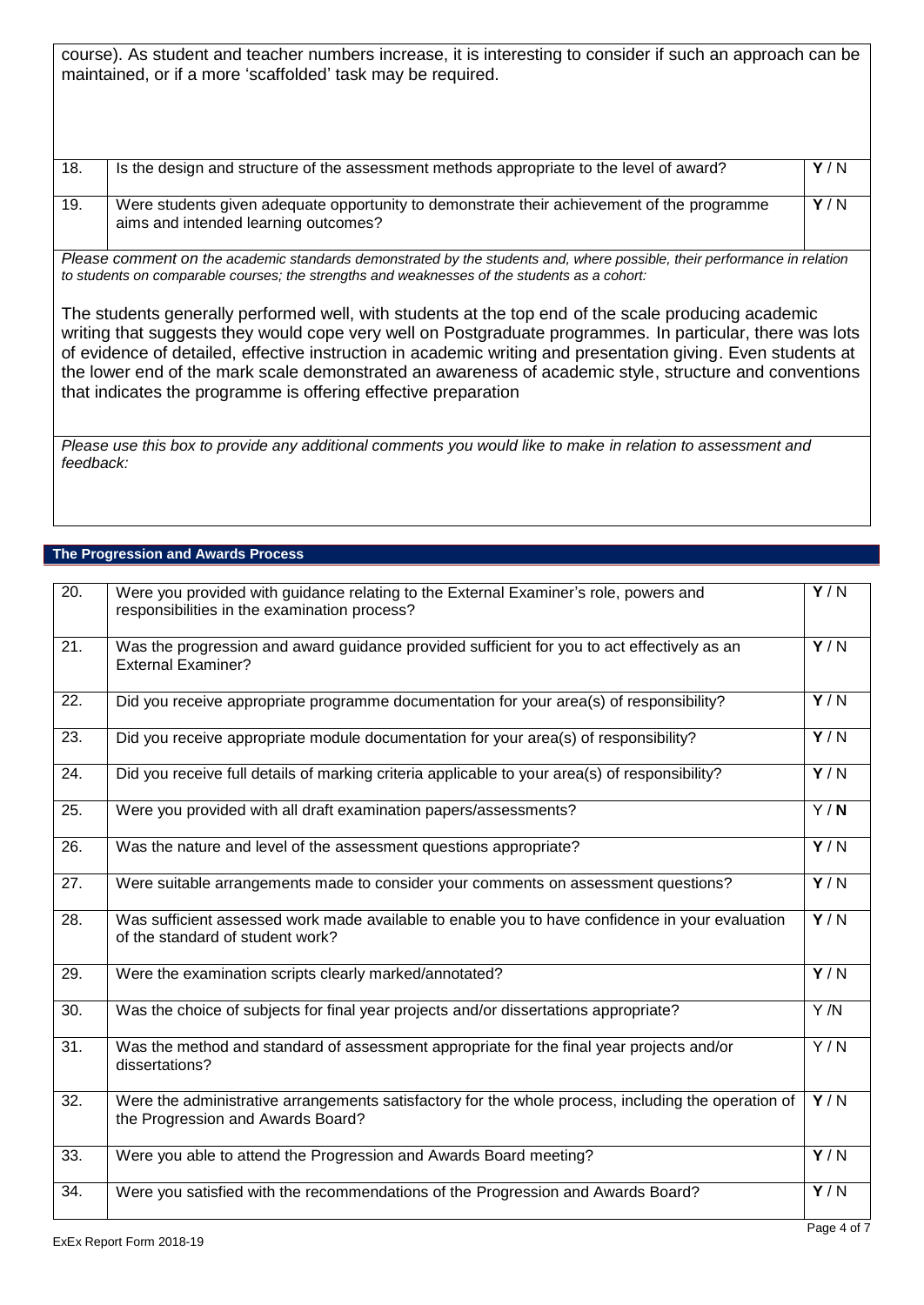| 35. | Were you satisfied with the way decisions from the School Special Circumstances meeting were<br>communicated to the Progression and Awards Board?                   | Y/N |
|-----|---------------------------------------------------------------------------------------------------------------------------------------------------------------------|-----|
|     |                                                                                                                                                                     |     |
|     | Please use this box to provide any additional comments you would like to make on the questions above:                                                               |     |
|     | made a comment last year that the exam board had felt a little informal. This year the exam board was highly<br>organised and entirely focused on the task in hand. |     |

# **Other comments**

**Please use this box if you wish to make any further comments not covered elsewhere on the form**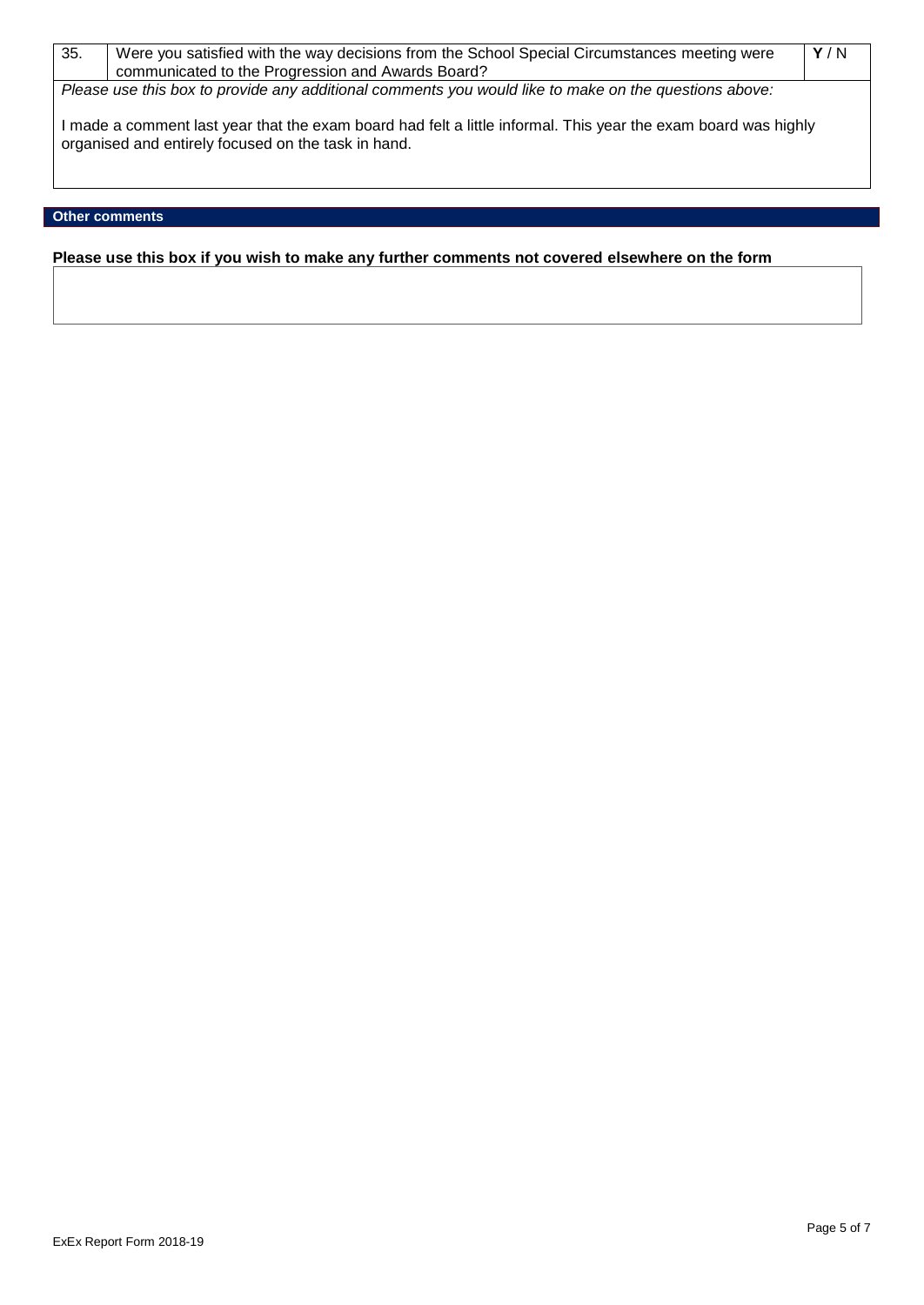# **Part C: School Response to External Examiner Report**

| Name of School and Head of School (or nominee) |                                      |  |
|------------------------------------------------|--------------------------------------|--|
| Title and Name of Examiner.                    |                                      |  |
| Subject(s):                                    | <b>English for Academic Purposes</b> |  |
| Programme(s) / Module(s):                      | AEPS (Levels 1, 2, 3, 4 & PGR)       |  |
|                                                |                                      |  |
| Awards (e.g. BA/BSc/MSc etc):                  |                                      |  |
|                                                |                                      |  |
| Title and Name of Responder:                   |                                      |  |
| Position*:                                     | AEPS Progamme Leader                 |  |
| Faculty / School of:                           | Language Centre, School of LCS, AHC  |  |
| Address for communication:                     |                                      |  |
|                                                |                                      |  |
| Email:                                         |                                      |  |
| Telephone:                                     |                                      |  |

*\*If the individual responding to the report is not the Head of School please state their position within the School.*

# **Completing the School response**

The completed School response (including the full original report) must be sent directly to the External Examiner. A copy must also be emailed to the Quality Assurance Team at gat@leeds.ac.uk. External Examiners should receive a formal response no later than six weeks after receipt of the original report.

### *Response to Points of innovation and/or good practice*

AEPS has five components each with its own autonomous leader. This organisational structure has led to a more responsive and dynamic programme than the former monolithic structure. These changes were introduced in 2015/16. However a concern has always been that, as levels forge their own paths and identities, the overall coherence of the programme could be weakened. We have worked hard to avoid this, so it is very pleasing that the external examiner has commented on the coherence between the levels.

We have also made many amendments and developments to formative and summative assessments that the external examiner has endorsed.

### *Response to Enhancements made from the previous year*

We are happy with the comments here. The innovations mentioned (listening test and timed-writing task) were introduced partly in response to previous comments from . It is reassuring to see that these innovations have met with approval.

### *Response to Matters for Urgent Attention*

*If any areas have been identified for urgent attention before the programme is offered again please provide a specific response to them here:*

No matters were raised

### *Response to questions 1-7 (and related comments)*

*Schools may provide a general response; however, where Examiners raise specific points these must be addressed individually:*

N/A